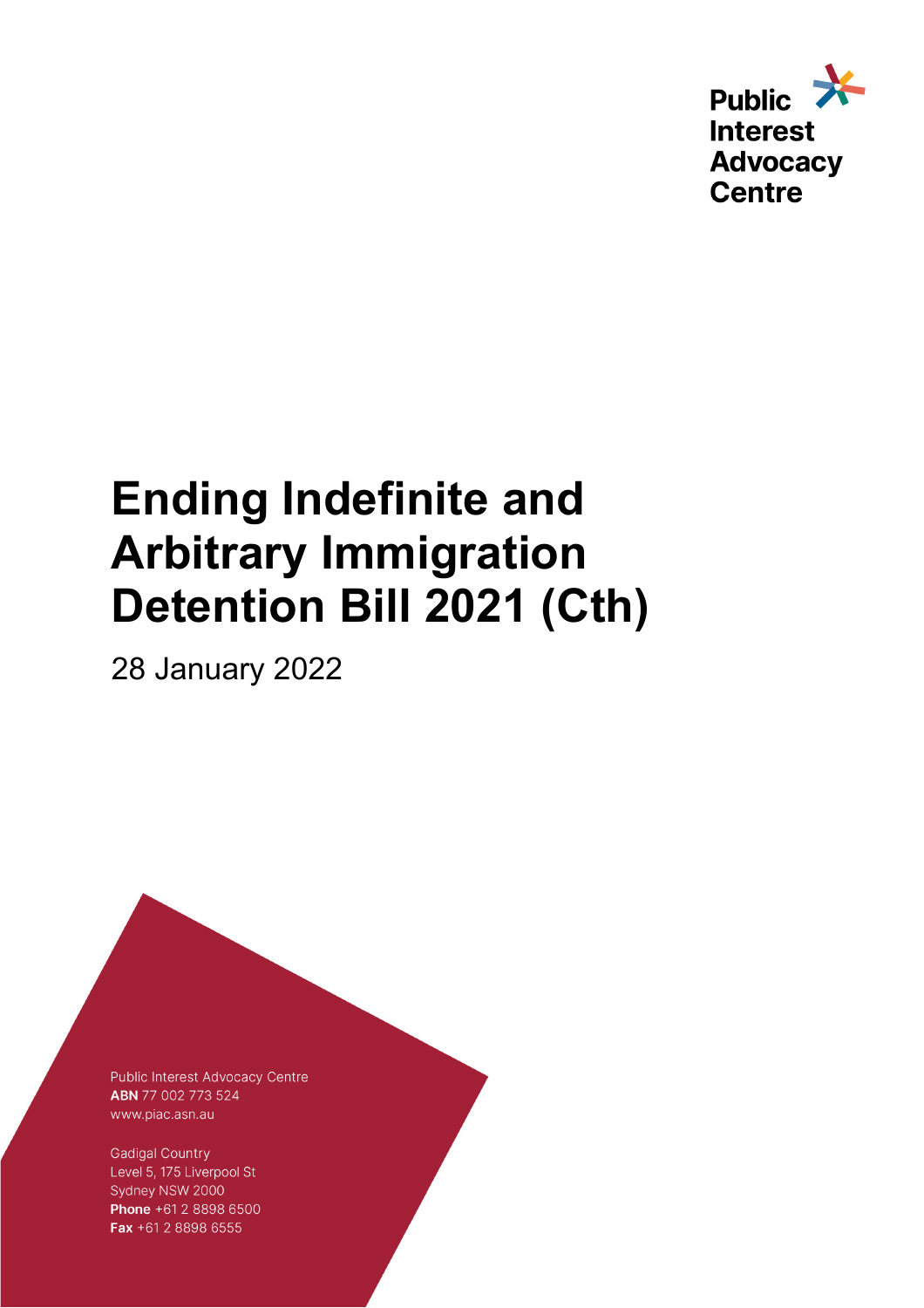### **About the Public Interest Advocacy Centre**

The Public Interest Advocacy Centre (PIAC) is leading social justice law and policy centre. Established in 1982, we are an independent, non-profit organisation that works with people and communities who are marginalised and facing disadvantage.

PIAC builds a fairer, stronger society by helping to change laws, policies and practices that cause injustice and inequality. Our work combines:

- legal advice and representation, specialising in test cases and strategic casework;
- research, analysis and policy development; and
- advocacy for systems change and public interest outcomes.

Our priorities include:

- Reducing homelessness, through the Homeless Persons' Legal Service
- Access for people with disability to basic services like public transport, financial services, media and digital technologies
- Justice for First Nations people
- Access to sustainable and affordable energy and water (the Energy and Water Consumers' Advocacy Program)
- Fair use of police powers
- Rights of people in detention, including equal access to health care for asylum seekers (the Asylum Seeker Health Rights Project)
- Improving outcomes for people under the National Disability Insurance Scheme
- Truth-telling and government accountability
- Climate change and social justice.

#### **Contact**

Lucy Geddes Public Interest Advocacy Centre Level 5, 175 Liverpool St Sydney NSW 2000

T: (02) 8898 6500 E: lgeddes@piac.asn.au

Website: www.piac.asn.au



**Public Interest Advocacy Centre** 



The Public Interest Advocacy Centre office is located on the land of the Gadigal of the Eora Nation.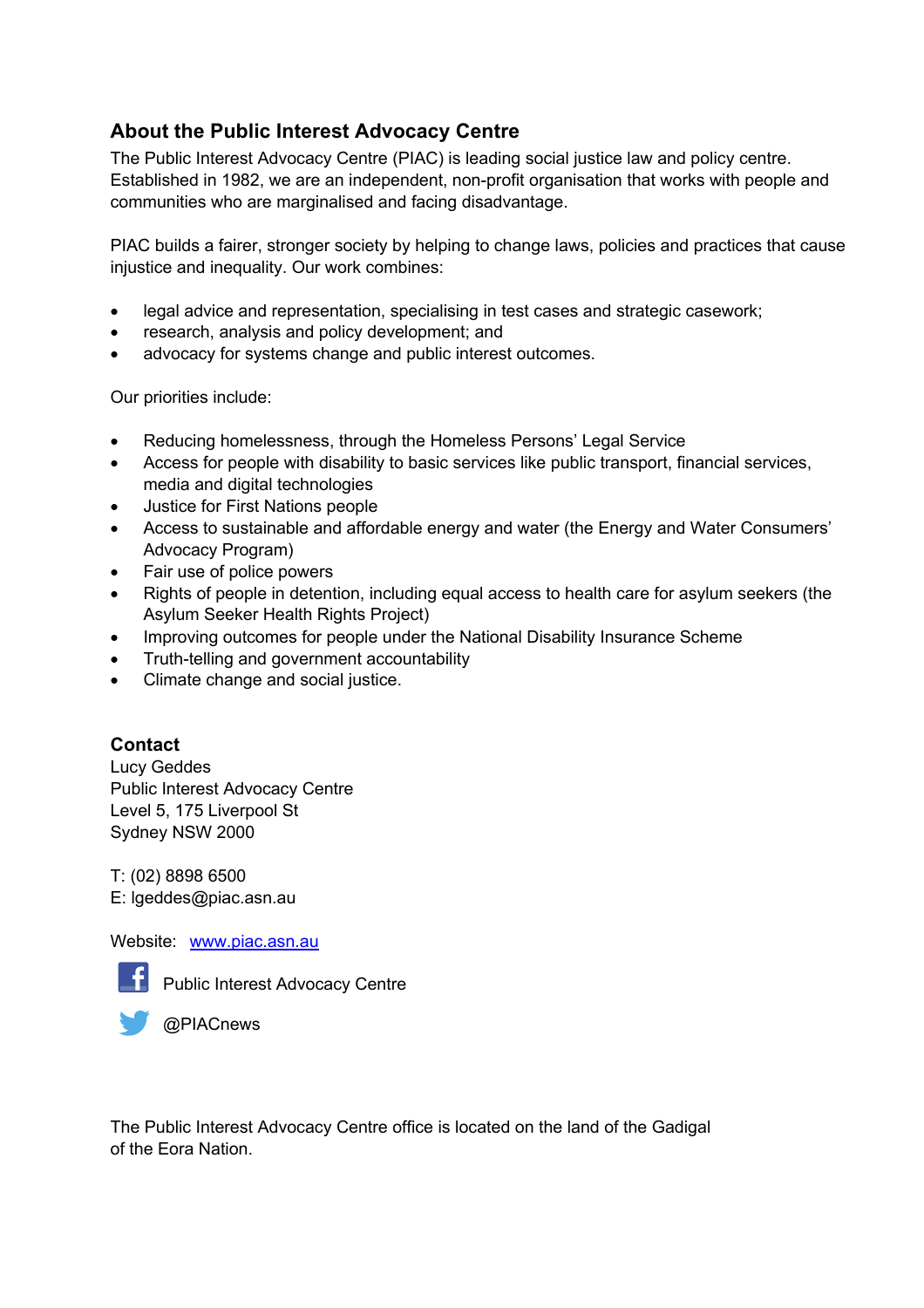# **Contents**

| 2. |                  |  |  |  |
|----|------------------|--|--|--|
| 3. |                  |  |  |  |
|    | 3.1              |  |  |  |
|    |                  |  |  |  |
|    | 3.3 <sup>°</sup> |  |  |  |
|    |                  |  |  |  |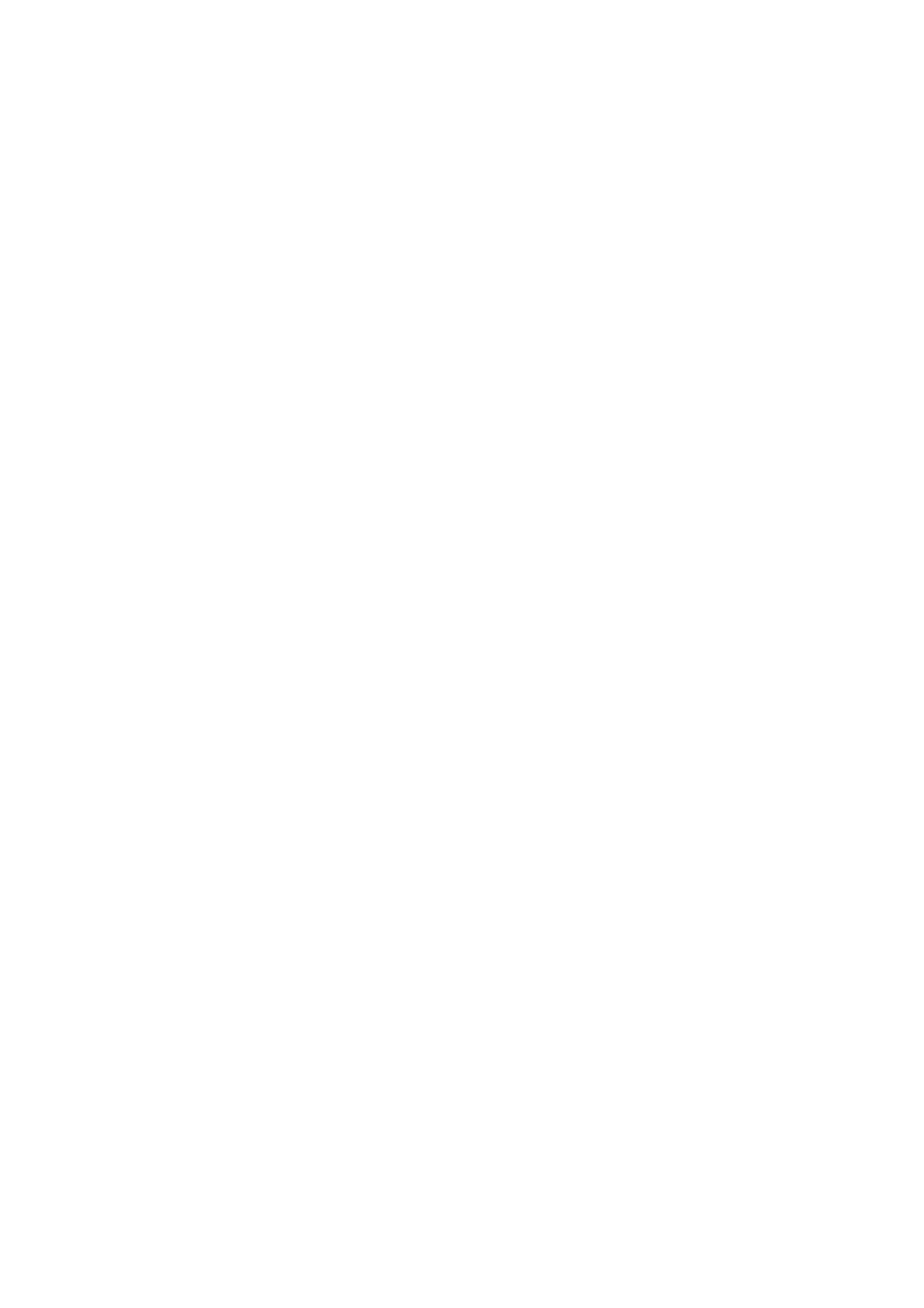# **1. Introduction**

The Public Interest Advocacy Centre (**PIAC**) welcomes the opportunity to make this submission to the Joint Standing Committee on Migration inquiry into the Ending Indefinite and Arbitrary Immigration Detention Bill 2021 (Cth) (**Bill**).

This Bill is a balanced and carefully crafted attempt to end a system that continues to result in gross breaches of the human rights of asylum seekers. It permits detention for specific purposes and for defined periods of time, while also seeking to provide a range of protections to minimise the harms caused by detention. We urge the Committee to support the Bill.

PIAC has lengthy experience working with people in onshore immigration detention. PIAC does not support Australia's system of mandatory immigration detention. This system holds people for excessive and indefinite periods of time and causes harm to physical and mental health. It is a system that is cruel and unnecessary. It also fails to meet minimum standards for closed environments.

In this context, PIAC's Asylum Seeker Health Rights Project has sought to secure humane standards of medical and mental health care for asylum seekers in Australia's onshore immigration detention centres. Since 2016, we have worked with people in immigration detention and their advocates to address physical and mental health issues facing that population. We also monitor the use of restraints and excessive use of force. We are currently running test case litigation challenging the lawfulness of handcuffing in immigration detention. We represent clients in litigation, complaints to various agencies and work on law reform. Our work is conducted in close consultation with key peak refugee and asylum seeker advocacy organisations.

PIAC strongly supports the aim of this Bill to abolish indefinite and arbitrary detention. The *average* period a person spends in onshore immigration detention in Australia is currently 689 days.<sup>1</sup> This can be contrasted with the US, where the average length of stay is 55 days, and in Canada, where it is 15 days. $2^2$ 

Detaining people for such extended periods is disproportionate to any legitimate aim. It is also punitive in its impact and contrary to the position of the United Nations Office of the High Commissioner for Human Rights (**OHCHR**) Working Group on Arbitrary Detention (**UNWGAD**) who have consistently held that immigration detention should never be punitive, and seeking asylum is not a criminal act. $3$  Seeking asylum is a universal human right enshrined in article 14 of the Universal Declaration of Human Rights and in the Convention relating to the Status of Refugees and the Protocol: international legal obligations to which Australia has committed.

<sup>1</sup> Australian Government Department of Home Affairs, *Immigration Detention Statistics* (30 September 2021), Visa

<sup>&</sup>lt;sup>2</sup> American Immigration Council, Immigration Detention in the United States by Agency (2 January 2020) https://www.americanimmigrationcouncil.org/research/immigration-detention-united-states-agency; Canada Border Service Agency, *Annual Detention Fiscal Year 2019 to 2020* (2020) https://www.cbsa-asfc.gc.ca/security-security-security-

<sup>&</sup>lt;sup>3</sup> United Nations Office of the High Commissioner for Human Rights Working Group on Arbitrary Detention, *Opinions adopted by the Working Group on Arbitrary Detention at its ninetieth session, Opinion No. 17/2021 concerning Mirand Pjetri (Australia)\*,* A/HRC/WGAD/2021/17 (3–12 May 2021); see also Opinions No. 28/2017, No. 42/2017 and No. 35/2020.

<sup>1</sup> • **Public Interest Advocacy Centre** • Ending Indefinite and Arbitrary Immigration Detention Bill 2021 (Cth)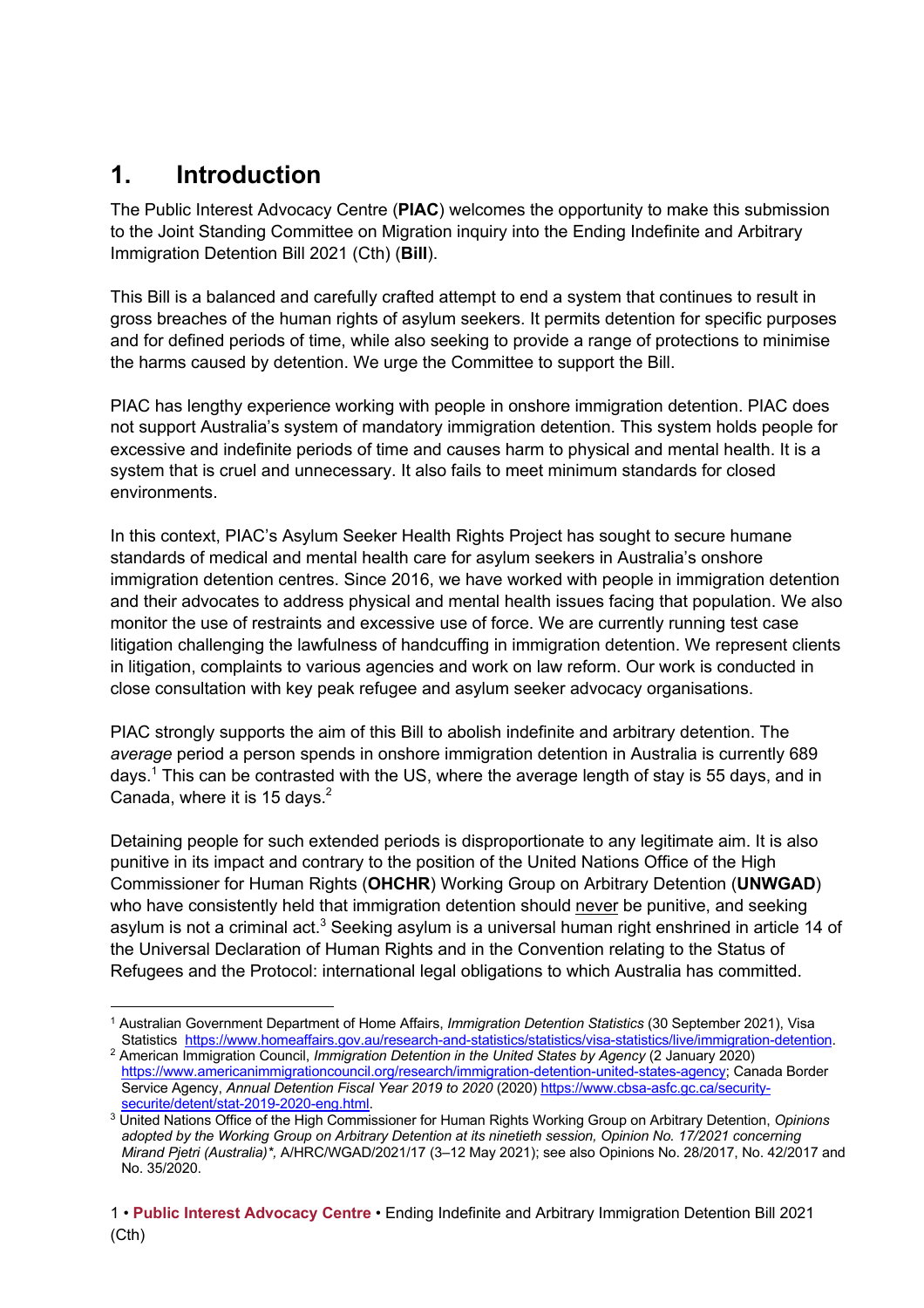Based on our casework and expertise, our submission focuses on the impact of the proposed Bill on the health and wellbeing of refugees and asylum seekers in Australian onshore immigration detention. The experience of PIAC's clients, as set out below, demonstrates that Australia's current system of arbitrary detention severely hinders the ability of people in onshore immigration detention to access appropriate medical care. Immigration detention is a healthcare crisis. The use of restraints is one example of this, as the arbitrary use of handcuffing creates barriers which prevent people from seeking medical care.

### **1.1 Case study: immigration detention and health care**

Sadig<sup>4</sup> came to Australia by boat in 2013 and was detained on Manus Island and Nauru for 6 years. During this period, he developed a serious knee injury that prevented him from walking and weight bearing.

After three years of pain, Sadiq underwent surgery in Port Moresby, which revealed that years of lacking treatment had led to the cartilage in his knee almost completely wearing away. Postoperation, Sadiq suffered from a series of serious seizures over a period of 8 months. The cause of these seizures was never identified in Port Moresby. Further, the operation on his knee failed to relieve him of any pain.

Two Australian doctors then assessed Sadiq's health issues, finding that he had been prescribed multiple medications with harmful and potentially life threatening drug interactions. Both doctors concluded that Sadiq could not be safely treated in PNG.

Sadiq then was transported to Australia for medical treatment in June 2019. He shortly undertook an EEG, which was found to be within normal limits. No further investigation was conducted as to his seizures. Sadiq's knee pain also continued to worsen, and he was placed on the waiting list to see an orthopaedic specialist.

Whilst Sadiq waited over 9 months for a specialist appointment, he developed serious mental health issues, including depression, PTSD symptoms and a severe anxiety surrounding being restrained. His anxiety was also accompanied by chest pain and heart palpitations. The doctors noted that his mental health symptoms were 'a result of his prolonged detention'.

By March 2020, Sadiq refused to be restrained in order to be taken out of detention to his specialist appointment. Sadiq objected to being touched and handcuffed by Serco security guards in public, stating that he 'is not a prisoner'.

Sadiq was finally able to see an orthopaedic specialist who found that his knee was inoperable due to the severe damage and prolonged lack of treatment. Sadiq's mental health spiralled again. By September 2020, he was suffering from advanced PTSD and Anxiety. He developed nightmares, insomnia and started having paranoid delusions.

Sadiq's story illustrates how detention can exacerbate both physical and mental health conditions. The failure to treat Sadiq's knee condition whilst offshore led to his permanent disability. This in turn led to a downturn in his mental health.

<sup>4</sup> We have changed our client's name to protect his privacy.

<sup>2</sup> • **Public Interest Advocacy Centre** • Ending Indefinite and Arbitrary Immigration Detention Bill 2021 (Cth)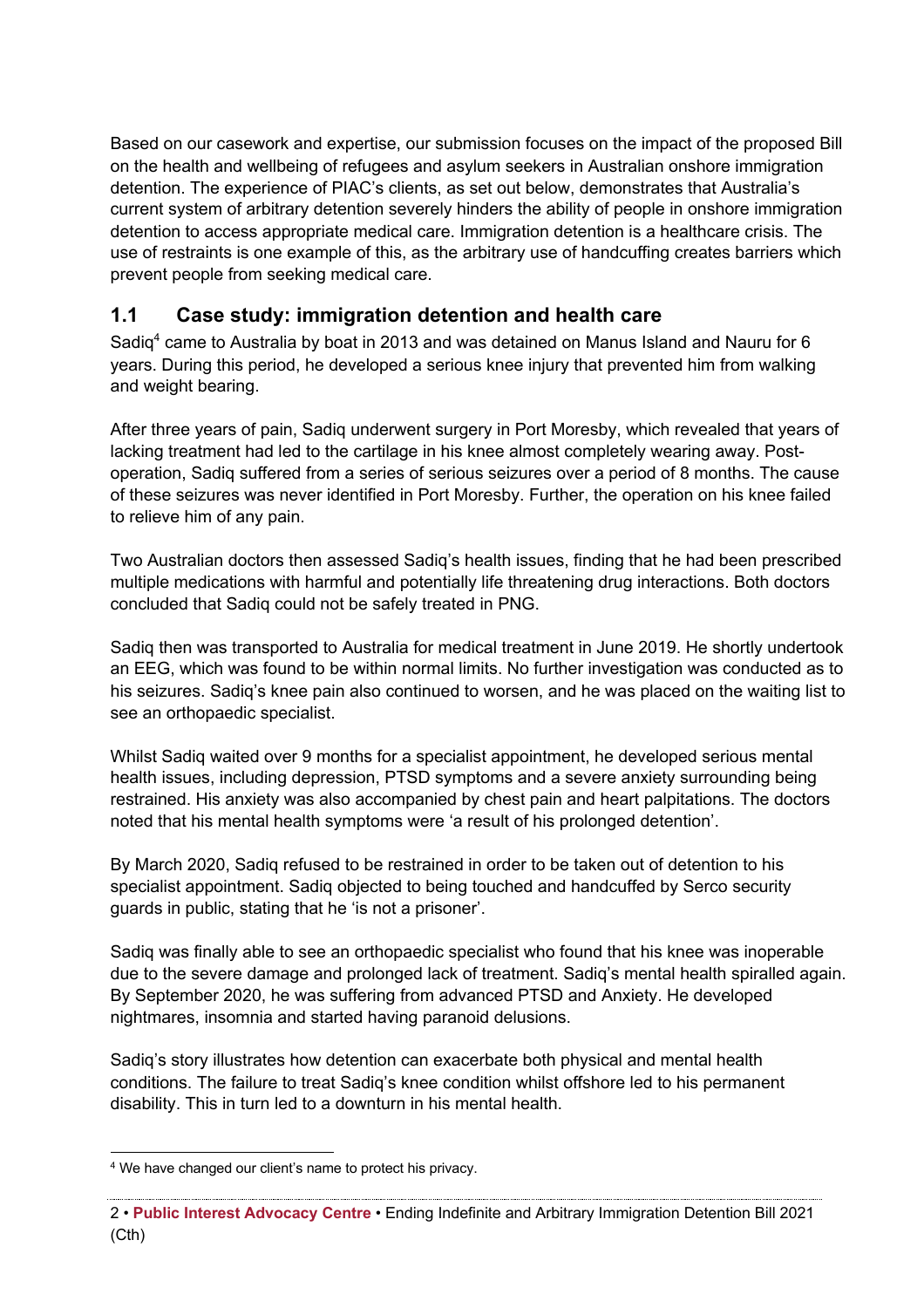Sadiq was finally released into community detention in August 2021. Since being released, his mental health has improved significantly.

# **2. Proposal to end indefinite and arbitrary detention**

PIAC supports the legislative amendment in the Bill. It is consistent with international human rights law. PIAC supports the incorporation of the principle of family unity and the principle of the rights and best interests of the child. The Bill is consistent with the United Nations High Commissioner for Refugees (**UNHCR**) *Detention Guidelines on the Applicable Criteria and Standards relating to the Detention of Asylum-Seekers and Alternatives to Detention*. These guidelines emphasise that detention must not be arbitrary and any decision to detain a person must only occur following an assessment of individual circumstances in strict compliance with UNHCR Guideline 4, as follows:

#### **Guideline 4.1**

Detention is an exceptional measure and can only be justified for a legitimate purpose.

#### **Guideline 4.2**

Detention can only be resorted to when it is determined to be necessary, reasonable in all the circumstances and proportionate to a legitimate purpose.

#### **Guideline 4.3**

Alternatives to detention need to be considered.

PIAC support the Bill's intent to adhere to refugee and international human rights law by ensuring all decisions are subject to independent oversight and prompt review. PIAC notes the findings of the UNWGAD in its opinion concerning Mirand Pietri (Australia):<sup>5</sup>

As the Working Group has explained, in its revised deliberation No. 5, any form of administrative detention or custody in the context of migration must be applied as an exceptional measure of last resort, for the shortest period and only if justified by a legitimate purpose, such as documenting entry and recording claims or initial verification of identity if in doubt.6

This echoes the views of the Human Rights Committee, which, in paragraph 18 of its general comment No. 35 (2014), has argued the following:

*Asylum seekers who unlawfully enter a State party's territory may be detained for a brief initial period in order to document their entry, record their claims and determine their identity if it is in doubt. To detain them further while their claims are being resolved would be arbitrary in the absence of a particular reason specific to the individual, such as an individualized likelihood of absconding, a danger of crimes against others or a risk of acts against national security.* 

<sup>5</sup> Human Rights Committee Working Group on Arbitrary Detention, *Opinion No. 17/2021 concerning Mirand Pjetri (Australia) ,* 90th sess, UN Doc A/HRC/WGAD/2021/17 (4 June 2021) [102] – [108] and [115] – [119].  $6$  A/HRC/39/45, annex, para. 12.

**Public Interest Advocacy Centre** • Ending Indefinite and Arbitrary Immigration Detention Bill 2021 (Cth) •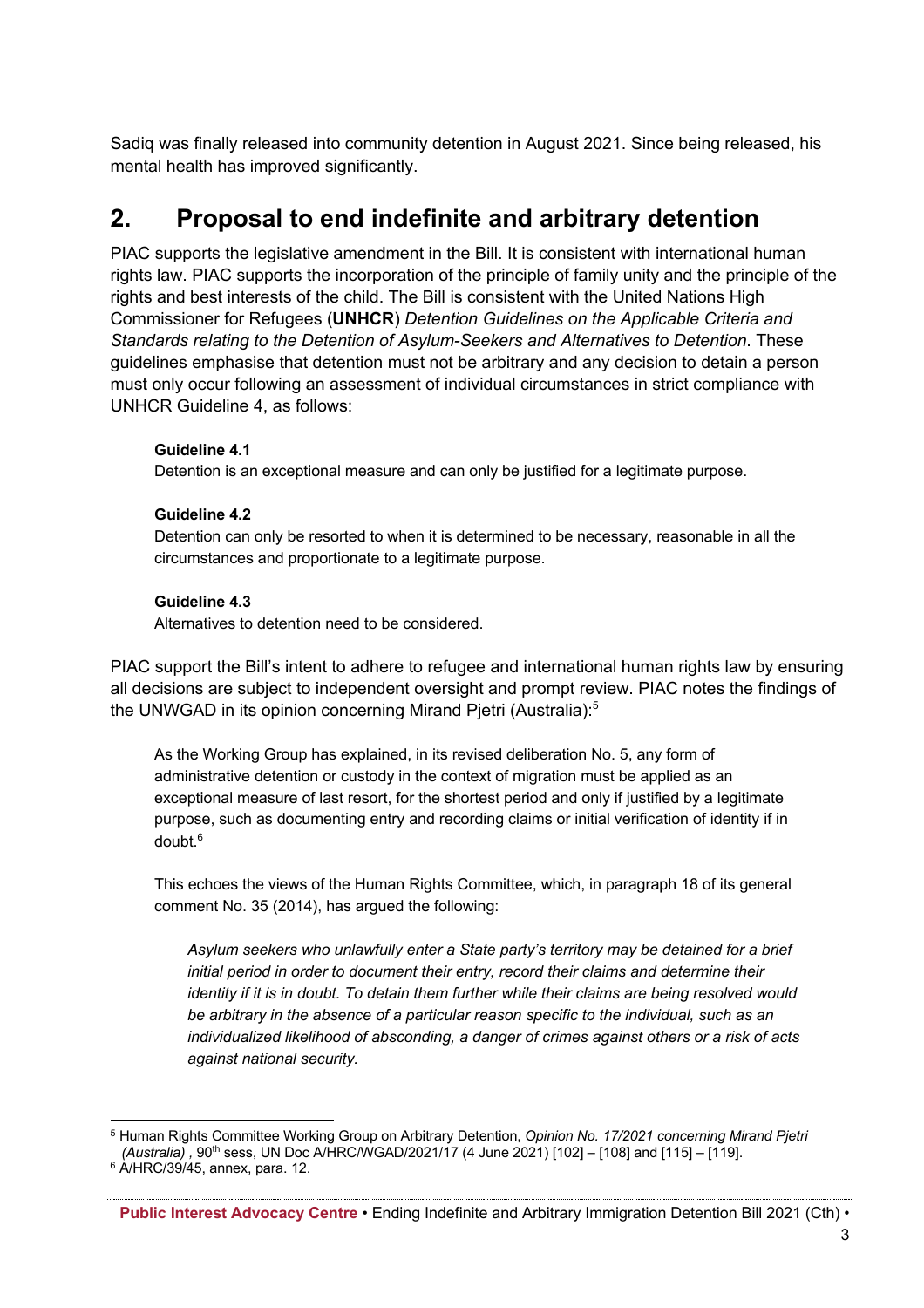In addition, the Working Group recalls the numerous findings of the Human Rights Committee, in which the application of mandatory immigration detention in Australia and the impossibility of challenging such detention has been found to be in breach of article 9 (1) of the Covenant.<sup>7</sup>

The need for this Bill is heightened by the current lack of sufficiently robust oversight and accountability mechanisms for conditions in detention, including in relation to access to health care.

Although the Optional Protocol on the Convention Against Torture (**OPCAT**) was ratified by Australia and adopted in 2017, progress towards incorporating OPCAT into law, policy and practice has been too slow.<sup>8</sup> The Commonwealth government elected to postpone its obligation to establish a National Preventative Mechanism (NPM) until January 2022.<sup>9</sup> The Commonwealth government has nominated the Office of the Commonwealth Ombudsman to be the NPM overseeing immigration detention, but disappointingly we are yet to see sufficient practical progress in implementing a coordinated and effective system of monitoring and prevention.

While any length of time in immigration detention has the potential for harm, the current uncertainty and arbitrariness around how long people are detained is of particular concern. Extended, indefinite detention has been recognised for decades to be toxic and extremely damaging to mental and physical health.

The Bill's careful and balanced approach provides alternatives to immigration detention which may take various forms depending on the particular circumstances of the individual, to be used in preference to immigration detention. PIAC commends the way this Bill clearly outlines the reasons and the time frames for detention as well as communication and services that are to be available in immigration detention, access to which will be independently monitored.

# **3. Impact of detention on the provision of health care**

### **3.1 Immigration detention is a healthcare crisis**

Indefinite and arbitrary detention causes mental illness and exacerbates existing medical conditions.10 Prolonged immigration detention is known to have a significant, negative impact on mental health and there are increasing numbers of asylum seekers who have been detained for increasing periods of time. The Commonwealth Ombudsman has reported that immigration detention in a closed environment for longer than six months had a significant, negative impact on mental health  $11$ 

<sup>7</sup> See Human Rights Committee, *C v. Australia*; *Baban and Baban v. Australia* (CCPR/C/78/D/1014/2001); *Shafiq v. Australia* (CCPR/C/88/D/1324/2004); *Shams et al. v. Australia* (CCPR/C/90/D/1255–1256, 1259–1260, 1266, 1268, 1270 and 1288/2004); *Bakhtiyari et al. v. Australia* (CCPR/C/79/D/1069/2002); *D and E and their two children v. Australia* (CCPR/C/87/D/1050/2002); *Nasir v. Australia* (CCPR/C/116/D/2229/2012); and *F.J. et al. v. Australia*  (CCPR/C/116/D/2233/2013).<br><sup>8</sup> Australian Human Rights Commission, *Implementing OPCAT in Australia* (2020).

<sup>&</sup>lt;sup>9</sup> Commonwealth Ombudsman, *Monitoring Immigration Detention* (Report, 2021) 4

<sup>&</sup>lt;sup>10</sup> Irina Verhülsdonk, Mona Shahab, and Marc Molendijk, 'Prevalence of psychiatric disorders among refugees and migrants in immigration detention: Systematic review with meta-analysis' (2021) 7 BJPsych Open 6, E204.

<sup>11</sup> Australian Commonwealth Ombudsman, *Suicide and Self-harm in the Immigration Detention Network* (Report No 2, 2013) 59. See also PIAC, *In Poor Health: Health care in Australian immigration detention* (June 2018) 12 and PIAC, *Healthcare denied: Medevac and the long wait for essential medical treatment in Australian immigration detention* (3 December 2021).

<sup>4</sup> • **Public Interest Advocacy Centre** • Ending Indefinite and Arbitrary Immigration Detention Bill 2021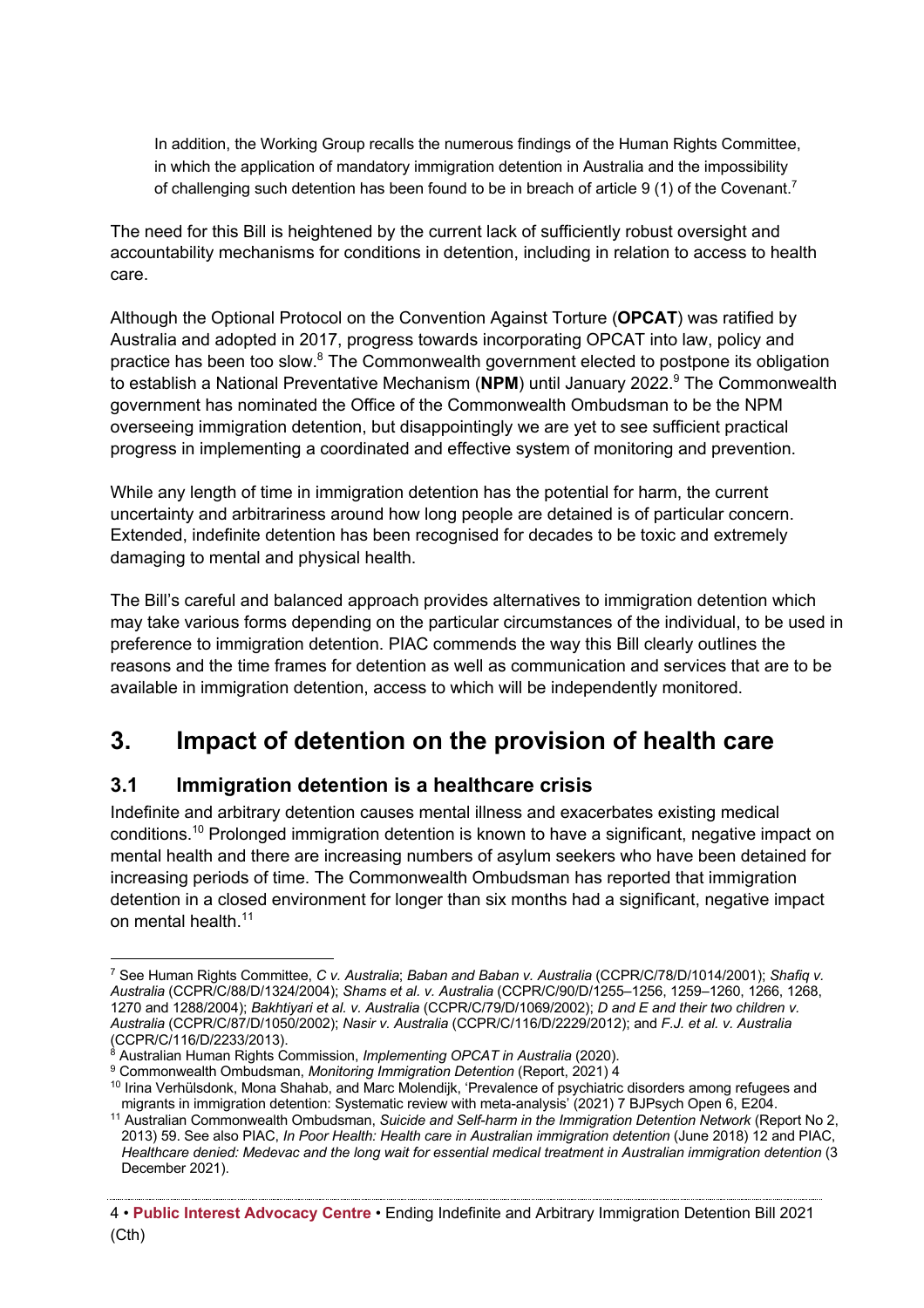On 3 December 2021 PIAC published its report '*Healthcare denied: Medevac and the long wait for essential medical treatment in Australian immigration detention*'.

The report demonstrates urgent reform is needed to ensure health care in immigration detention is equivalent to Australian community standards. It shows that for many years now, people in immigration detention have been arbitrarily refused medical treatment.

PIAC is particularly concerned that many people who were transferred to Australia to access urgent medical treatment under the Medevac scheme experienced significant delays to access healthcare. All of the people in the Medevac cohort were arbitrarily detained in onshore immigration detention facilities upon arrival, despite many living in the community offshore because they had already been determined to be refugees.

Some of our Medevac clients are still detained and are still awaiting care. The impact of this failure is severe. Two years later, people are still without treatment for painful and debilitating conditions including severe gum disease, chest pain and heart palpitations. The combination of delayed treatment and long-term confinement has also exacerbated some existing medical conditions.

Since being transferred, onshore detention conditions have resulted in our clients' mental health deteriorating to the point they have been at risk of suicide. Between 2020-21 there were 195 instances of self-harm in onshore immigration detention centres.<sup>12</sup>

The experience of the Medevac cohort reflects access to healthcare in immigration detention generally: in too many cases the government is failing to provide basic medical care for people in Australian immigration detention.

PIAC emphasises that the Commonwealth government has a non-delegable duty of care to provide reasonable health care to the people it detains.<sup>13</sup> This duty means the Commonwealth government must exercise reasonable care to avoid harm to the person detained, regardless of whether the harm is inflicted by a third person or by the person detained themselves.<sup>14</sup>

PIAC's findings from working with clients in the Medevac cohort once again highlight the need for urgent reform to ensure people in immigration detention receive health care equivalent to the Australian community standard.

PIAC has urgent concerns in relation to:

- delays in people receiving treatment;
- the failure to implement recommended treatment plans, for example, not providing access to a dental specialist despite referrals being made poor communication between agencies involved in providing health care and to people in detention; and
- poor detention conditions leading to worsening physical and mental health, including:
	- o the use of 'temporary' hotels purportedly repurposed for immigration detention for long and indefinite periods; and

<sup>12</sup> Australian Government Department of Home Affairs, *2020-2021 Annual Report* (30 June 2021) 120.

<sup>&</sup>lt;sup>13</sup> AS Minister for Immigration and Border Protection & Anor [2014] VSC 593.

<sup>14</sup> *SBEG v Commonwealth of Australia* [2012] FCAFC 189, 19.

**Public Interest Advocacy Centre** • Ending Indefinite and Arbitrary Immigration Detention Bill 2021 (Cth) •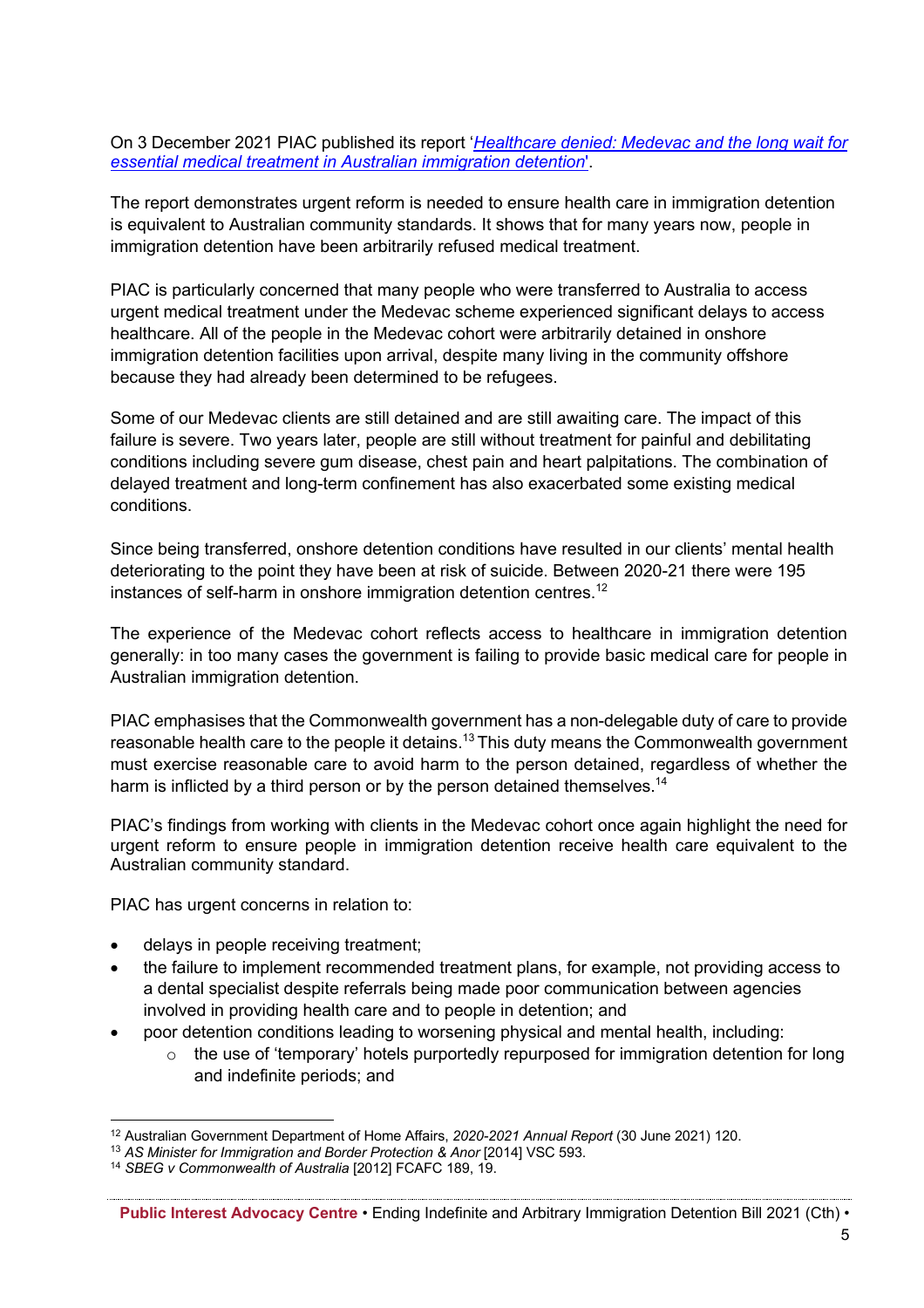o lack of access to adequate fresh air, sunlight, activities and visitors.

While the first priority for reform must be to release people from unnecessary and cruel detention, PIAC reiterates the need to strengthen the protections for people in the Australian immigration detention system. This necessarily includes clearer and more transparent mechanisms to ensure that medical care is provided.

### **3.2 The use of restraints prevents access to health care**

In addition to the failure to provide adequate medical care, PIAC is concerned about the excessive and arbitrary use of handcuffs in immigration detention.

The use of handcuffs is widespread and arbitrary. Serco guards and staff often handcuff people when transporting them to medical appointments, to court proceedings, and between detention facilities. If a person requests to attend appointments off site, the expectation is that they will probably be handcuffed.

The Commonwealth's Detention Services Manual clearly outlines that there a presumption against the use of force.<sup>15</sup> This also includes restraints such as handcuffs, during movements within an immigration detention facility, transfers between facilities and during transport and escort activities outside of immigration detention facilities.<sup>16</sup> However, overwhelming reports from the field and our clients' experiences demonstrate this is not being implemented in practice. Instead, the use of handcuffs has become standard and the presumption appears to have been reversed as a matter of practice.

The routine use of handcuffing detainees to and from medical appointments is unjustified, unreasonable, and disproportionate to genuine individualised risk. It impacts on the medical practitioner's ability to treat the person effectively and is contrary to the Commonwealth's 'last resort' principles.<sup>17</sup>

Arbitrary handcuffing creates a new form of trauma for the individual, especially if that person has a history of abuse and torture. Handcuffs are triggering and its common use is inhumane. Our clients have told us that being handcuffed is degrading and humiliating.

In these circumstances, it is not uncommon for a person in immigration detention to refuse to attend offsite appointments to avoid the harm and humiliation of being handcuffed. This practice therefore poses a significant barrier for people to access healthcare on a routine and regular basis – or at all.

PIAC's observations are broadly consistent with the Australian Human Rights Commission's observations in 2019:<sup>18</sup>

<sup>15</sup> Australian Government Department of Home Affairs, *Detention Services Manual – Safety and security management – Use of force* (10 October 2018).

<sup>16</sup> Ibid.

<sup>17 &</sup>lt;sup>I</sup>bid.

<sup>18</sup> Australian Human Rights Commission, *Use of Force in Immigration Detention* [2019] AusHRC 130, 132.

<sup>6</sup> • **Public Interest Advocacy Centre** • Ending Indefinite and Arbitrary Immigration Detention Bill 2021 (Cth)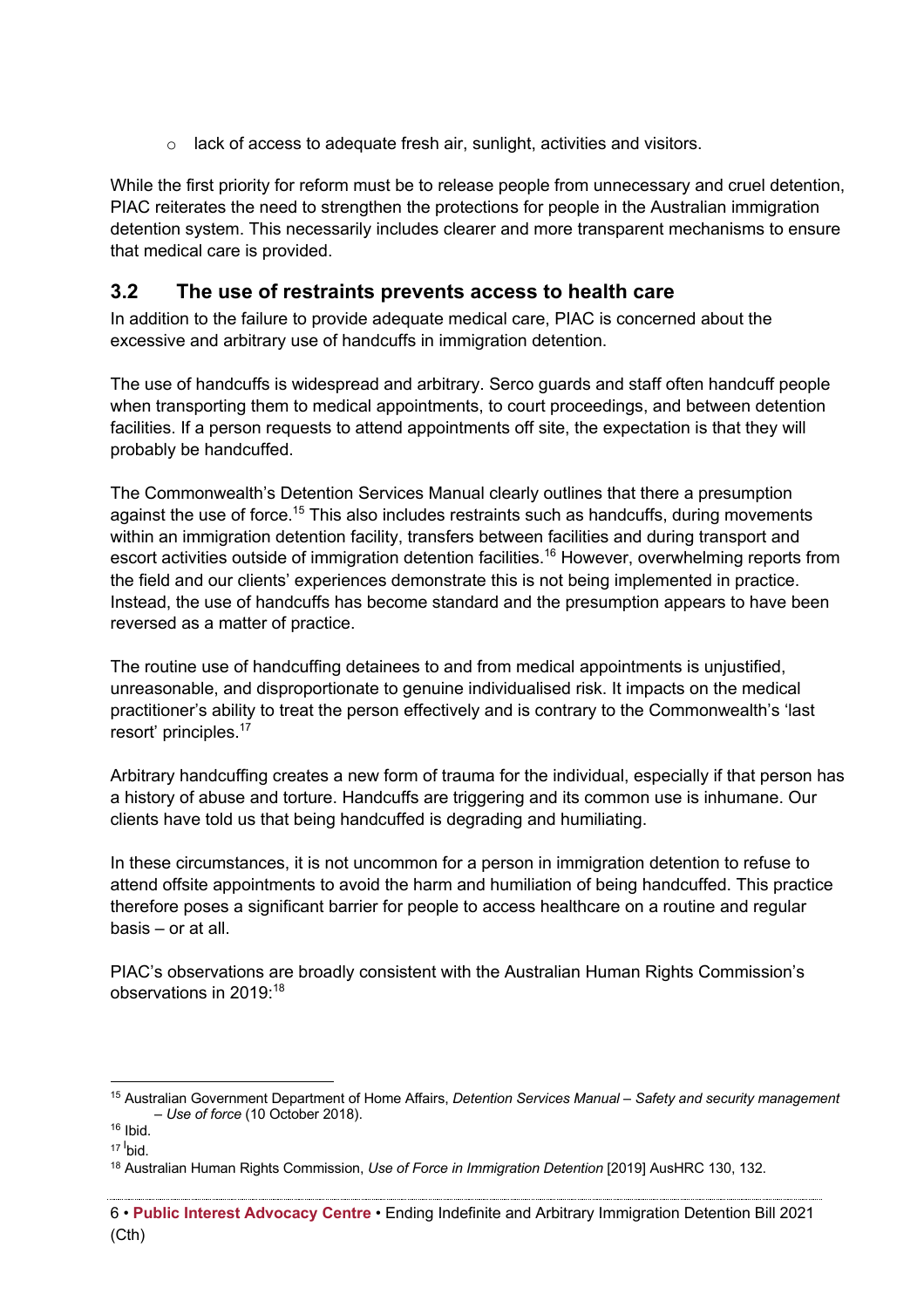The Commission has observed from its regular monitoring of immigration detention facilities that the use of restraints, particularly handcuffs, is becoming routine in transfers between immigration detention facilities and during escorts to external appointments such as medical appointments and court hearings.

The application of restraints in practice differs significantly from the impression generated by the department's Detention Services Manual. The manual suggests that use of handcuffs should be the exception, rather than the rule. In particular, the manual provides that 'restraint during escorted visits and scheduled travels only applies to detainees who have a serious or violent criminal history, those who have a history of escape, and those for whom the risk assessment indicates that they potentially pose a high risk'.

The key issue seems to be the ease with which detainees are given a 'high' risk assessment, thus requiring the use of handcuffs. As noted above, I am concerned about the default position that treats all physically fit single adult detainees as high risk for 28 days after entering detention. I am also concerned that some detainees are given a higher risk rating than a reasonable objective assessment would require.

These concerns were echoed by the Castan Centre in 2020:<sup>19</sup>

Specific uses of restraint are set out in the service contract only as it relates to 'Transport and Escort Services'. In addition to the standards for which such are permissible under the Mandela Rules, the list includes instances where 'the Department has otherwise approved' the use in an 'Escort Security Risk Assessment process'. This may include many uses which are not permitted under international standards. With regards to the use of restraint more broadly in immigration detention, the service contract does not specify permitted uses, but notes that it must not be used 'in a manner which is likely to cause injury, serious discomfort or potential danger to the Detainee'.

This does not appear to be a recent change in practice. On 14 August 2001, the President of Australian Medical Association (AMA), Dr Kerryn Phelps, spoke to ABC Radio about the case of a six-year-old Iranian boy, Shayan Badrie, living in the Villawood Detention Centre with his family. Shayan was diagnosed with traumatic, acute stress disorder. Dr Phelps was asked about what concerns the AMA was specifically concerned about, and answered:<sup>20</sup>

We're concerned about a number of issues. Privacy is one. And that is that security staff are generally on hand when somebody is having a consultation with the health professional, when they're consulting with the doctor or the nurse. *Handcuffs are used on patients during transport to external medical and dental appointments and this would seem in many cases to be quite unnecessary.* There's not a structured preventive health program like dedicated immunisation programs, cervical screening, general health screening for tuberculosis, for people who are in the detention centres, and there's a real problem with language, too, with translators being able to help people be understood when they're trying to express their health concerns.

<sup>19</sup> Monash University Castan Centre for Human Rights Law, *Use of Force in Detention and Other Closed Environments*  (2020), 81, footnotes omitted.

<sup>&</sup>lt;sup>20</sup> Dr Kerryn Phelps with Tanya Nolan, 'The World Today', Australian Medical Association Media ABC Radio 2BL (14 August 2001) https://www.ama.com.au/media/dr-kerryn-phelps-ama-president-world-today-abc-radio-2bl-tanyanolan-tuesday-14-august-2001, emphasis added.

**Public Interest Advocacy Centre** • Ending Indefinite and Arbitrary Immigration Detention Bill 2021 (Cth) •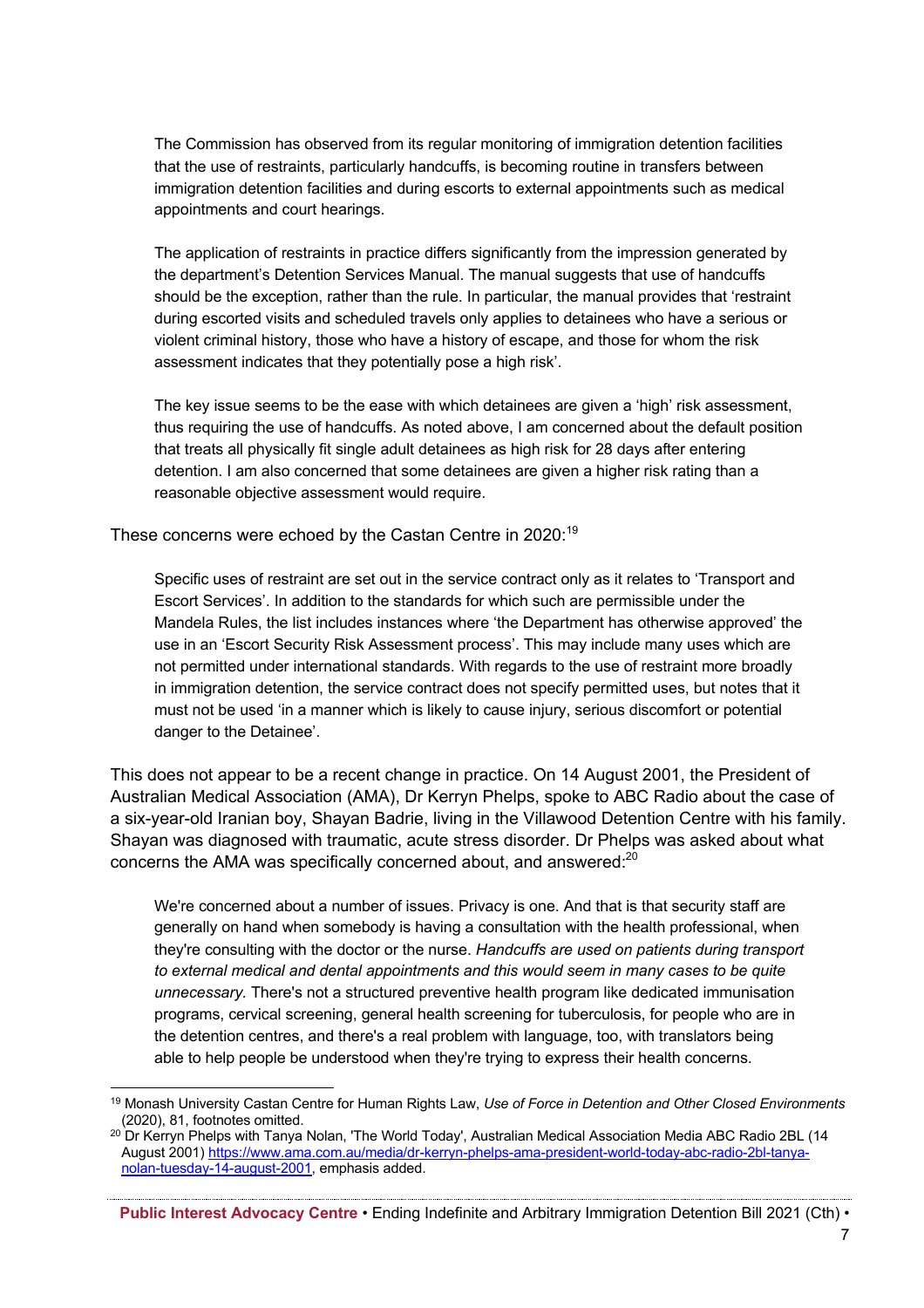The Royal Australian and New Zealand College of Psychiatrists has emphasised that asylum seekers in Australian immigration detention are '*an already traumatised population, many of whom have severe mental health problems and are at increased risk of further depression, anxiety and post-traumatic stress disorder (PTSD)*.'21 The use of handcuffing further exacerbates these health problems and puts asylum seekers in immigration detention in an impossible position – they must either accept the harm and distress from being handcuffed in circumstances where it is unjustified, or forego access to healthcare where it is made available.

In November 2020, PIAC filed landmark test case litigation in the Federal Court to challenge the lawfulness of restraints in immigration detention. Our client, Yasir (pseudonym), is living with severe mental illness and the use of handcuffs is particularly retraumatising for him. This has led to frequent disruption and delay to his medical care. The use of handcuffs causes Yasir to have seizures, which has prevented him from attending specialist appointments. It has also led to Yasir refusing medical attention to avoid being handcuffed. Since the case was filed in the Federal Court, Yasir has not been handcuffed for medical treatment. Apart from the positive impact on his well-being, it has meant he has been able to complete investigations for long-standing cardiac issues and to start treatment.

Yasir's case exemplifies the arbitrariness of the use of restraints in immigration detention. PIAC reiterates that the use of restraints creates further trauma, prevents access to medical care, and should only be used as a last resort when it is clinically recommended to do so.

### **3.3 Arbitrary detention, high risk populations and COVID-19**

The COVID-19 pandemic has negatively impacted on the mental health and wellbeing of people arbitrarily detained in immigration detention. All visits to immigration detention facilities ceased on 24 March 2020 due to COVID-19 and there have been restrictions on external excursions for activities outside detention facilities, such as gym visits and medical appointments.

PIAC and our clients have also been concerned about the heightened risks of contracting COVID-19 in detention environments and overcrowded settings, and the heightened risks of severe or critical illness from COVID-19 because of relevant comorbidities such as hypertension, diabetes, and respiratory disease.

In addition to the direct impact of COVID-19 outbreaks in immigration detention, the increased pressure on Australia's health system has led to further delays in access to medical consultations and treatment. Health issues for people detained in immigration detention further deteriorated in 2020-21 because of COVID-19, and the detrimental impacts of closed environments.

In October 2021, nearly one third of refugees and asylum seekers detained by the Commonwealth government at Melbourne's Park Hotel tested positive for COVID-19. Reflecting the distress experienced by people being detained there, one detainee labelled it 'a killer hotel, a torture hotel'.<sup>22</sup> Reports included that medical care, food, COVID-19 safety protocols were not provided, or if they were provided, it was done so on an arbitrary basis.

<sup>&</sup>lt;sup>21</sup> Royal Australian and New Zealand College of Psychiatrists, 'Immigration detention centres a significant COVID-19 risk', 17 April 2020.

<sup>22</sup> Elle Marsh, 'This is a torture hotel': Inside the Park Hotel outbreak', *The Saturday Paper* (online), 27 November 2021, https://www.thesaturdaypaper.com.au/news/politics/2021/11/27/this-torture-hotel-inside-the-park-hoteloutbreak/163793160012962.

<sup>8</sup> • **Public Interest Advocacy Centre** • Ending Indefinite and Arbitrary Immigration Detention Bill 2021 (Cth)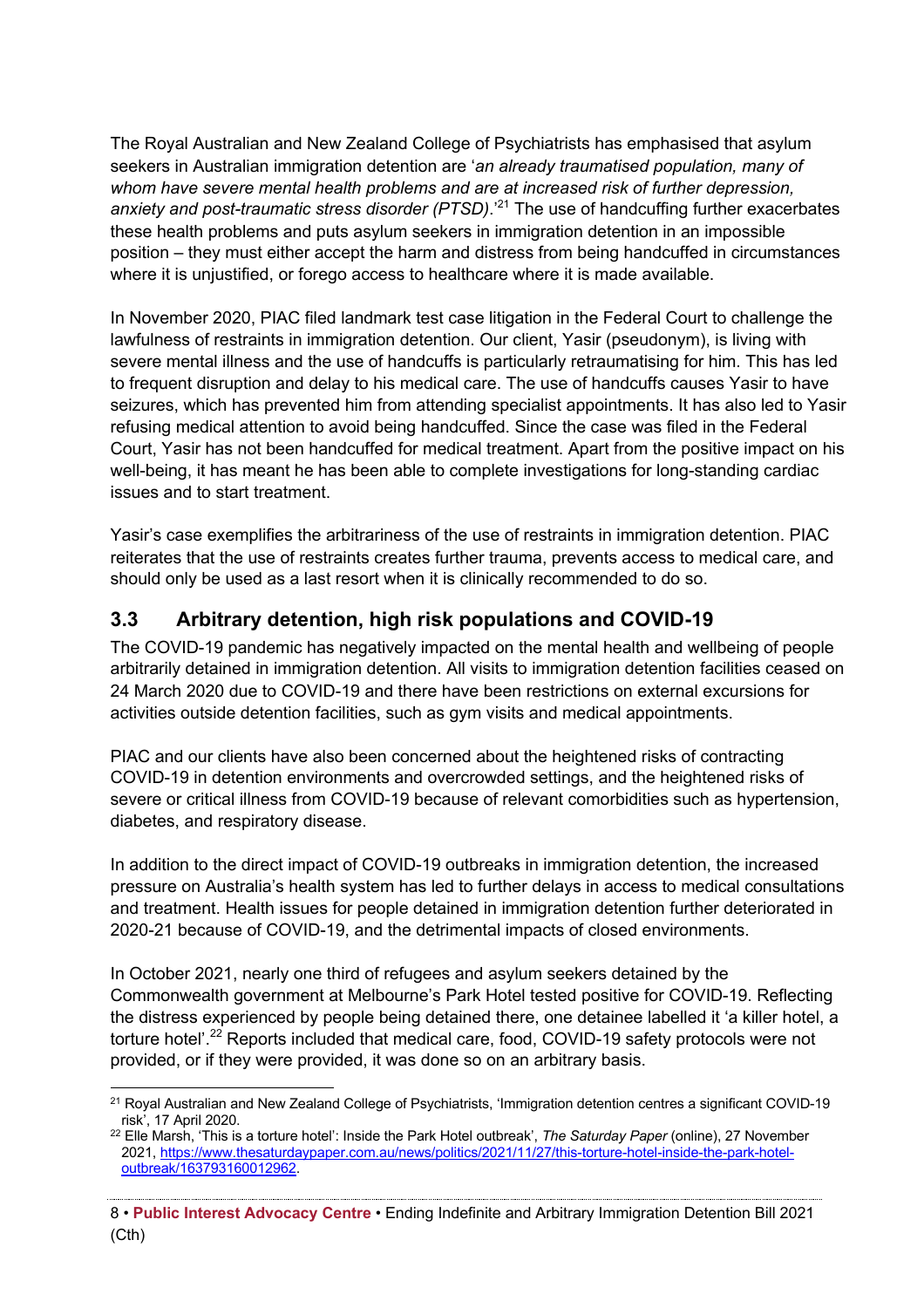The public attention attracted by the detention of tennis player Novak Djokovic, reignited news headlines regarding the treatment of others detained at the Park Hotel, some of whom have been detained for nearly a decade. These men have reportedly been subject to a range of mistreatment, including being served maggots and mouldy food, and experienced a lack of hygiene and an increasing the risk of contracting COVID-19.

The use of hotels as 'alternative places of detention' has been widely condemned. In June 2019, the Australian Human Rights Commission recommended that hotels only be used as places of detention in exceptional circumstances for very short periods of time, not least because of their lack of dedicated facilities and restrictions on access to open space. $^{23}$  Despite this recommendation, hotels, such as Park Hotel, have continued to be designated as 'alternative places of detention' by the Commonwealth government in preference to options such as the granting of bridging visas or release into community detention.

Information on vaccination rates in immigration detention is not transparent. As at 13 January 2022, the Guardian reported that 'across Australia's immigration detention system, 59% of people detained are fully vaccinated, compared to 78% of the general community, and 92% of those aged over 16.<sup>24</sup> PIAC is concerned about the apparent delay in the vaccination rollout amongst what should be a priority population (given the closed environment and underlying vulnerabilities). We also call for greater transparency of vaccination and booster rates of people in immigration detention.

The Commonwealth refused to follow expert advice to release people into the community to reduce the risk of COVID-19.<sup>25</sup> Instead, the Commonwealth and its agents chose solitary confinement as a tool to prevent COVID-19 transmission. This has led to an underreporting of possible COVID-19 symptoms because people do not want to be locked away without basic living provisions. Reports also indicate a lack of transparency of quarantine rules within detention.26

The Special Rapporteur on Torture has stated that a person must not be kept in solitary confinement for longer than 15 days. A longer period amounts to torture under international law.<sup>27</sup> This statement was endorsed by the UN Special Rapporteur on the right to health, the UN Working Group on arbitrary detention, and the UN Special Rapporteur on the rights of persons with disabilities.<sup>28</sup> This Bill would assist to prevent or limit such harmful practices moving forward.

<sup>23</sup> Australian Human Rights Commission, *Risk Management in Immigration Detention* (2019), https://humanrights.gov.au/our-work/asylum-seekers-and-refugees/publications/risk-management-immigration-

<sup>&</sup>lt;sup>24</sup> Ben Doherty, "Rampant': fears over growing Covid outbreak at Sydney's Villawood detention centre', *The Guardian,* 13 January 2022, https://www.theguardian.com/australia-news/2022/jan/13/rampant-nearly-70-people-have-covid-at-<br>sydneys-villawood-detention-centre-sources-say.

<sup>&</sup>lt;sup>25</sup> Australian Human Rights Commission Management of COVID-19: risks in immigration detention (2021) https://humanrights.gov.au/sites/default/files/document/publication/ahrc\_covid-19\_immigration\_detention\_2021.pdf; see also Sarah Price, 'Villawood asylum seeker's plea from solitary 'torture' amid virus scare', The Saturday Paper, 18 September 2021, https://www.thesaturdaypaper.com.au/news/politics/2021/09/18/villawood-asylum-seekers-pleasolitary-torture-amid-virus-scare#hrd.<br><sup>26</sup> Ibid.<br><sup>27</sup> United Nations Human Rights Office of the High Commissioner, 'United States: prolonged solitary confinement

amounts to psychological torture, says UN expert', (28 February 2020), https://www.ohchr.org/EN/NewsEvents/Pages/DisplayNews.aspx?NewsID=25633; see also A/66/268 and A/HRC/13/39/Add.5.<br><sup>28</sup> Ibid.

**Public Interest Advocacy Centre** • Ending Indefinite and Arbitrary Immigration Detention Bill 2021 (Cth) •